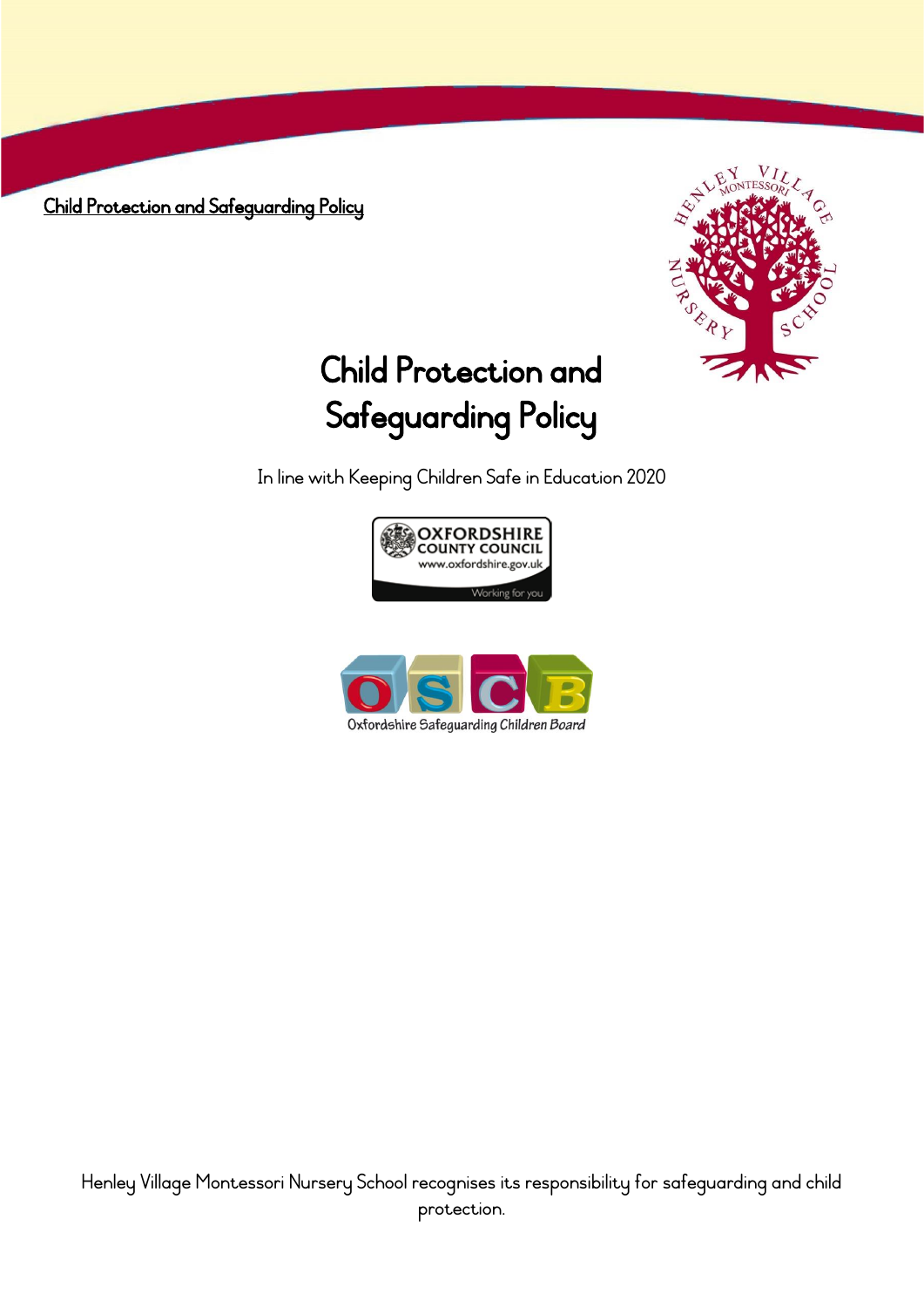## **Contents**

## Part 1

| $\mathbf{L}$ | Introduction                                                                         | Page 3 |
|--------------|--------------------------------------------------------------------------------------|--------|
| 2.           | Terminology                                                                          | Page 3 |
| 3.           | Aims                                                                                 | Page 4 |
| 4.           | The role of the nursery and staff                                                    | Page 4 |
|              | 5. What the nursery and staff need to know                                           | Page 4 |
|              | 6. What the nursery and staff should look out for                                    | Page 4 |
| 7.           | What to do if there are concerns about a chid                                        | Page 5 |
|              | 8. What to do if a child is in danger or risk of harm                                | Page 5 |
| 9.           | What to do if there are concerns about another staff member                          | Page 5 |
|              | IO. What to do if there are concerns about safeguarding practices within the setting | Page 6 |

## Part 2

| II. | Page 6<br>Key personelle at our nursery                                   |         |
|-----|---------------------------------------------------------------------------|---------|
| 12. | Roles and responsibilities                                                | Page 6  |
| 13. | Supporting children                                                       |         |
| I4. | Confidentiality                                                           | Page 9  |
| I5. | Supporting staff                                                          |         |
| 16. | Allegations against staff                                                 | Page IO |
| 17. | Whistleblowing                                                            | Page IO |
| 18. | Physical intervention / positive handling                                 | Page IO |
| 19. | Anti-bullying                                                             | Page IO |
|     | 20. Health and safety                                                     | Page II |
| 21. | Children with special educational needs                                   | Page II |
|     | 22. Types of abuse and neglect                                            | Page II |
|     | 23. Specific safeguarding issues                                          | Page 12 |
|     | 24. Online and device safety                                              | Page 13 |
|     | 25. Opportunities to teach safequarding                                   | Page 13 |
|     | 26. Allegations of abuse made against other children (peer on peer abuse) | Page 13 |
| 27. | Dealing with disclosures                                                  | Page 13 |
|     | 28. Record keeping                                                        | Page I4 |

## Appendices

| Appendix A: Definitions              | Page 15 |
|--------------------------------------|---------|
| 2. Appendix B: Allegations flowchart | Page 17 |
| 3. Appendix C: Threshold of Needs    | Page 19 |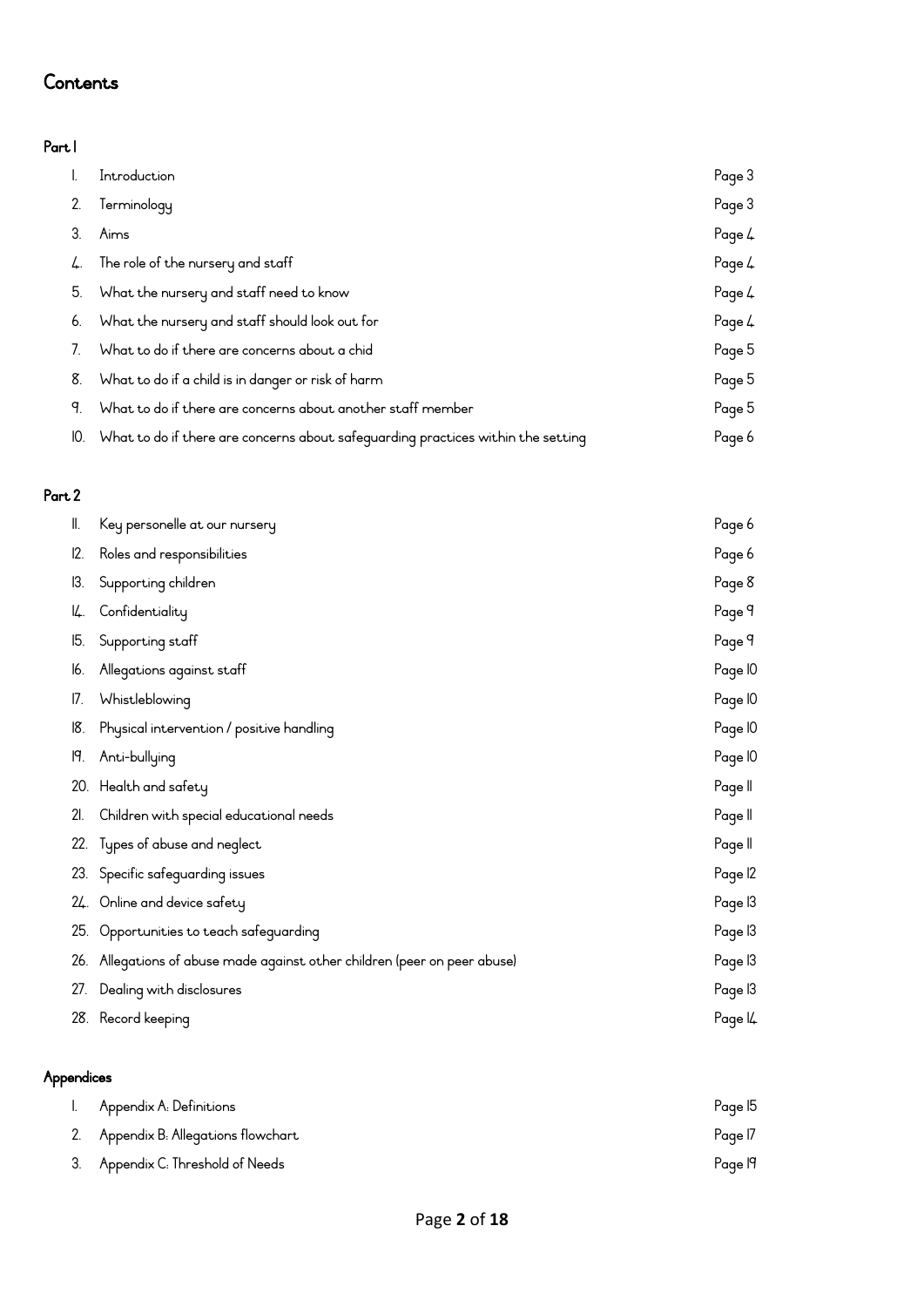## PART 1

## 1. Introduction

This policy has been developed in accordance with the principles established by the Children Act 1989; and in line with the following:

- "Keeping Children Safe in Education" 2020 <https://www.gov.uk/government/publications/keeping-children-safe-in-education--2> "Working Together to Safeguard Children" 2018 [https://www.gov.uk/government/publications/working-together-to-safeguard](https://www.gov.uk/government/publications/working-together-to-safeguard-children--2)[children--2](https://www.gov.uk/government/publications/working-together-to-safeguard-children--2)
- "What to do if you are worried a Child is being Abused" 2015 [https://assets.publishing.service.gov.uk/government/uploads/system/uploads/attachment\\_data/file/419604/What\\_to\\_do\\_if\\_you\\_r](https://assets.publishing.service.gov.uk/government/uploads/system/uploads/attachment_data/file/419604/What_to_do_if_you_re_worried_a_child_is_being_abused.pdf) [e\\_worried\\_a\\_child\\_is\\_being\\_abused.pdf](https://assets.publishing.service.gov.uk/government/uploads/system/uploads/attachment_data/file/419604/What_to_do_if_you_re_worried_a_child_is_being_abused.pdf)
- Oxfordshire Safeguarding Children Board guidelines

The Governing Body/management committee/proprietor takes seriously its responsibility under section 11 of the Children Act and duties under "working together" to safeguard and promote the welfare of children; to work together with other agencies to ensure adequate arrangements exist within our setting to identify, and support those children who are suffering harm or are likely to suffer harm.

We recognise that all staff and governors have a full and active part to play in protecting our pupils from harm, and that the child's welfare is our paramount concern.

Our school should provide a safe, caring, positive and stimulating environment that promotes the social, physical and moral development of the individual child free from discrimination or bullying where children can learn and develop happily.

This policy applies to all staff and volunteers working in our school.

This policy has been written in line with Keeping Children Safe In Education 2018.

All staff will sign to confirm they have read and understood this policy.

## 2. Terminology

- Safeguarding and promoting the welfare of children refers to the process of protecting children from abuse or neglect, preventing the impairment of their health or development, ensuring that children grow up in circumstances consistent with the provision of safe and effective and nurturing care and undertaking that role so as to enable those children to have optimum life chances and to enter adulthood successfully.
- Child protection refers to the processes undertaken to meet statutory obligations laid out in the [Children Act 1989](http://www.opsi.gov.uk/acts/acts1989/ukpga_19890041_en_2) and associated guidance (see <u>Working Together to Safeguard Children, An Interagency Guide to Safeguard and Promote the Welfare of Children</u>) in respect of those children who have been identified as suffering, or being at risk of suffering harm.
- Staff refers to all those working for or on behalf of the school, full time or part time, in either a paid or voluntary capacity.
- Child refers to all young people who have not yet reached their I8th birthday.
- Parent refers to birth parents and other adults who are in a parenting role, for example step-parents, foster carers and adoptive parents
- DSL: Designated Safeguarding Lead

#### 3. Aims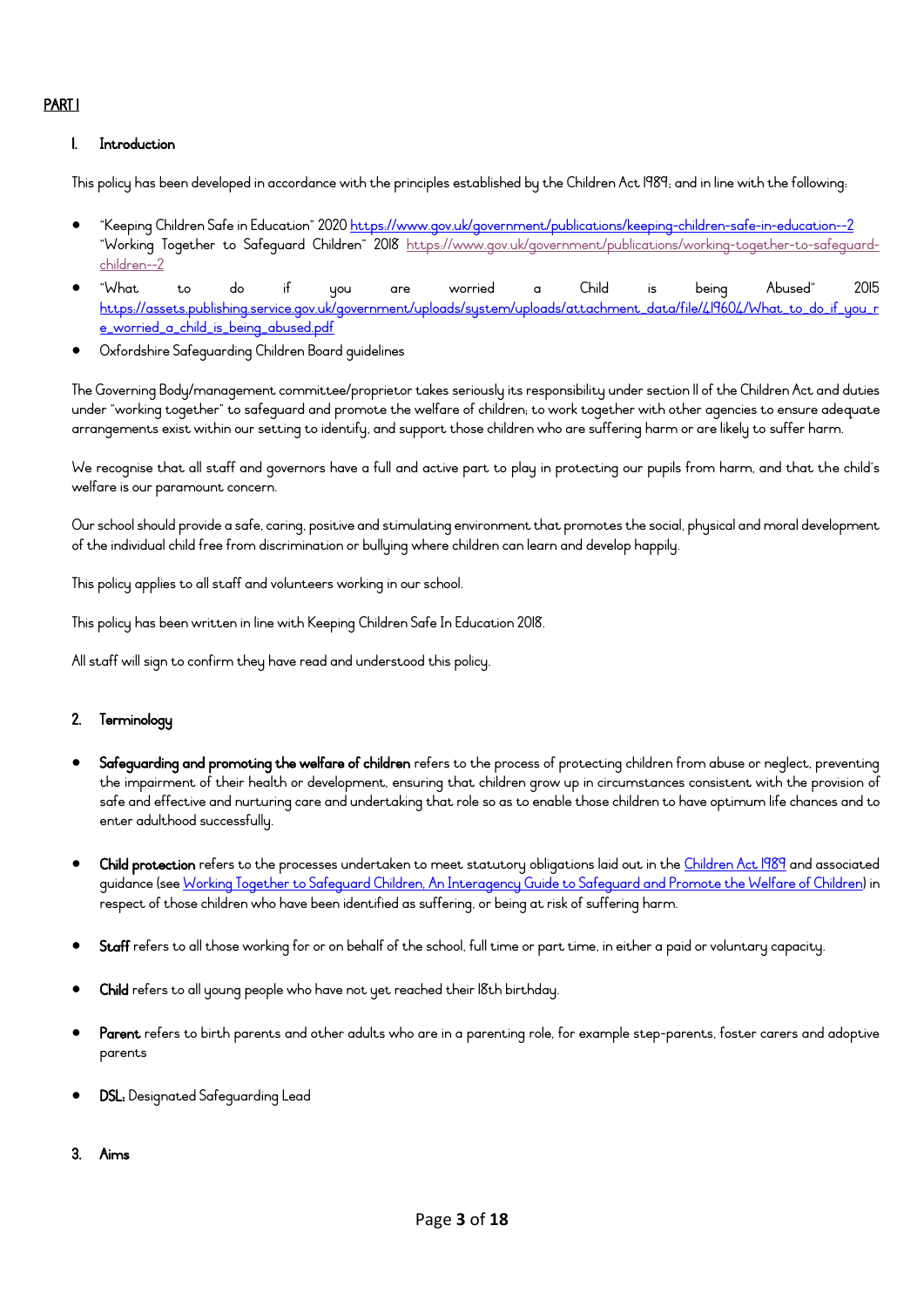- To provide all staff with the necessary information to enable them to meet their statutory responsibilities to promote and safeguard the wellbeing of children
- To ensure consistent good practice across the school
- To demonstrate the school's commitment with regard to safeguarding children

## 4. The role of the nursery and staff

Our nursery and staff are particularly important as we are in a position to identify concerns early, provide help for children, and prevent concerns from escalating.

- All staff have a responsibility to provide a safe environment in which children can learn.
- Our nurseryhas a designated safeguarding lead who will provide support for staff members to carry out their safeguarding duties, and who will liaise closely with other services such as children's social care.
- All our staff are equipped to identify children who may benefit from early help. Staff know in the first instance to discuss their concerns with the designated safeguarding lead, and understand they may be required to support other agencies and professionals in assessments for early help
- All staff,, including head teachers, should safeguard children's wellbeing and maintain public interest in the teaching profession as part of their professional duties.

## 5. What nursery staff need to know

- All our staff members are aware of the systems within our nursery which support safeguarding, these are explained to them as part of their induction and include:
	- o This child protection and safeguarding policy
	- o The staff code of conduct
	- o The role of the designated lead
	- o Whistleblowing procedures
	- o Managing allegations about staff or volunteers
	- o What to do if they have a concern about a child
- All staff members receive appropriate safeguarding and child protection training which is updated at least every 3 years. In addition to this training all staff members receive safeguarding and child protection updates, when required but at least annually, to provide them with relevant skills and knowledge to be able to safeguard the children in our setting effectively.
- All staff are made aware of the early help process, and understand their role in this. this includes staff being able to identify emerging problems, liaising with our designated safeguarding lead, sharing information with other professionals to support early identification and assessment and, in some cases, where appropriate, acting as the lead professional in undertaking any early help assessment.
- All staff are aware of the process for making child protection referrals to social care and statutory assessments that may follow, under the Children Act 1989, they also understand the role that s/he may have to play in such assessments.
- All staff know what to do if a child tells them he/she is being abused or neglected. Staff understand how to maintain an appropriate level of confidentiality, whilst at the same time understand the requirement around sharing information appropriately with the designated safeguarding lead and other relevant professionals
- Staff will never promise a child that they will not tell anyone about the allegation/disclosure that the child has made, as this may ultimately not be in the best interests of the child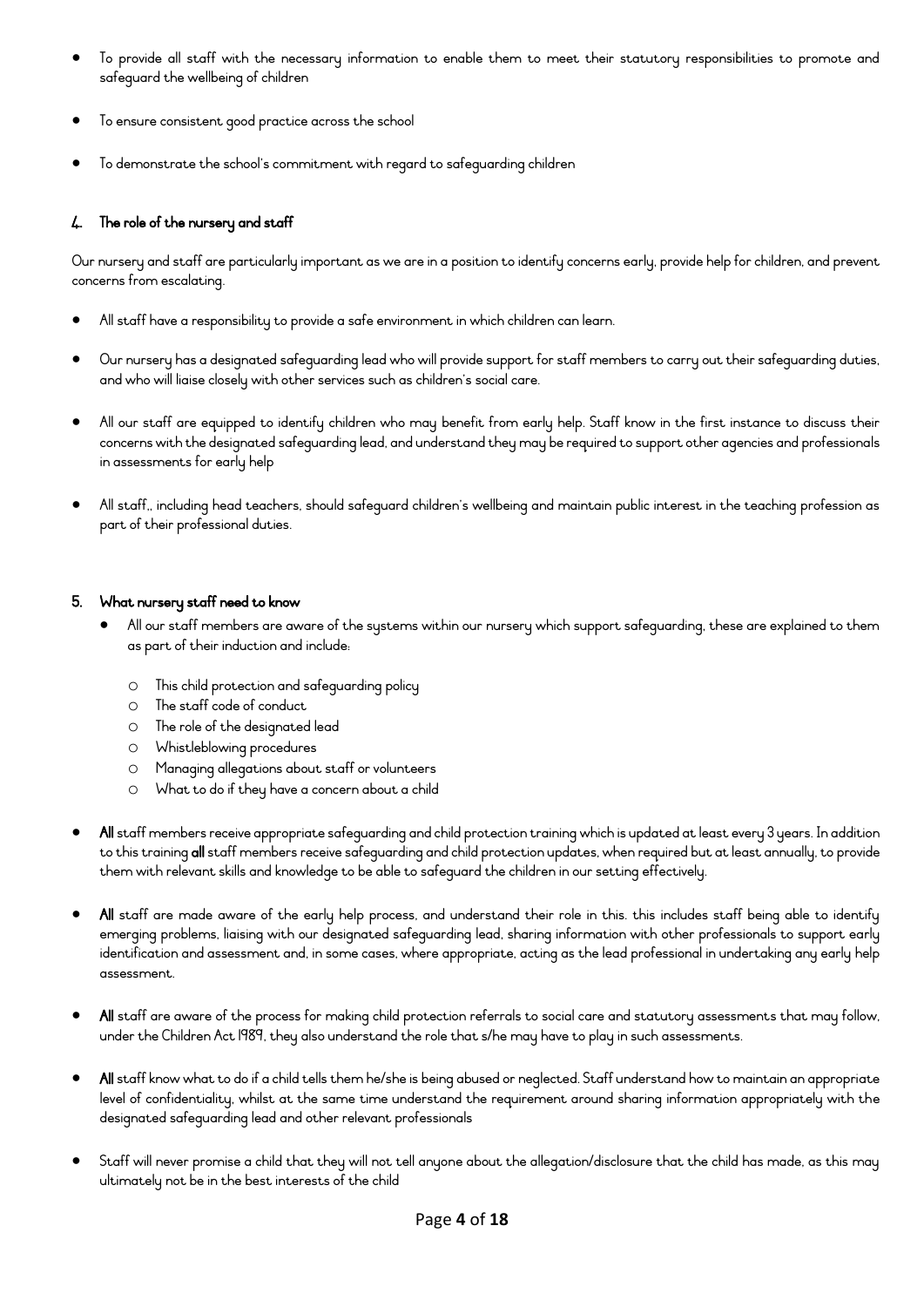## 6. What the nursery and staff should look out for

- All staff members are aware of the signs of abuse and neglect so they are able to identify children who may be in need of help or protection (see part 2 of this policy for the definitions)
- Departmental advice: What to do if you are worried a child is being abused- Advice for practitioners provides more information on understanding and identifying abuse and neglect. [https://www.gov.uk/government/publications/what-to-do-if-youre-worried-a](https://www.gov.uk/government/publications/what-to-do-if-youre-worried-a-child-is-being-abused--2)[child-is-being-abused--2](https://www.gov.uk/government/publications/what-to-do-if-youre-worried-a-child-is-being-abused--2)
- Staff members at our school are advised to maintain an attitude at all times of "it could happen here" and be respectfully sceptical, where safequarding is concerned. When concerned about the welfare of a child, staff members should always act in the best interests of the child.
- Knowing what to look for is vital to the early identification of abuse and neglect. If staff members are unsure they should always speak to the designated safeguarding lead.

## 7. What to do if they have concerns about a child

- If staff members have any concerns about a child (as opposed to a child being in immediate danger) the staff member/s concerned should report it to the DSL as soon as possible. The DSL will be responsible for taking action, although all staff are aware of how to make a referral to children's social care and how to escalate a concern if they feel it has not been dealt with adequately. Other options could include referral to specialist services or early help services and should be made in accordance with the referral threshold set by the Oxfordshire Safeguarding Children Board.<http://www.oscb.org.uk/>
- If anyone other than the designated safeguarding lead makes the referral, they should inform the designated safeguarding lead, as soon as possible.
- If after a referral, the child's situation does not appear to be improving the DSL (or the person that made the referral) should press for re-consideration to ensure their concerns have been addressed and, most importantly, that the child's situation improves.
- If early help is appropriate the designated safeguarding lead should support the staff member in liaising with other agencies and setting up an inter-agency assessment as appropriate.
- If early help and or other support is appropriate the case should be kept under constant review and consideration given to a referral to children's social care if the child's situation doesn't appear to be improving.
- If a staff member discovers that an act of Female Genital Mutilation appears to have been carried out on a girl under the age of 18 the teacher must report this to the police.

## 8. What to do if a child is in danger or at risk of harm

• If, a child is in immediate danger or is at risk of harm a referral should be made to children's social care and/or the police immediately. Anyone can make a referral. Where referrals are not made by the DSL, the DSL should be informed, as soon as possible, that a referral has been made.

## 9. What to do if there are concerns about another staff member

• If our staff members have concerns about another staff member then this must be referred to the nursery manager as soon as possible. Where there are concerns about the manager, it should be referred to the owner. In the event of allegations of abuse being made against the manager, where the manager is also the sole proprietor of an independent school, allegations should be

## Page **5** of **18**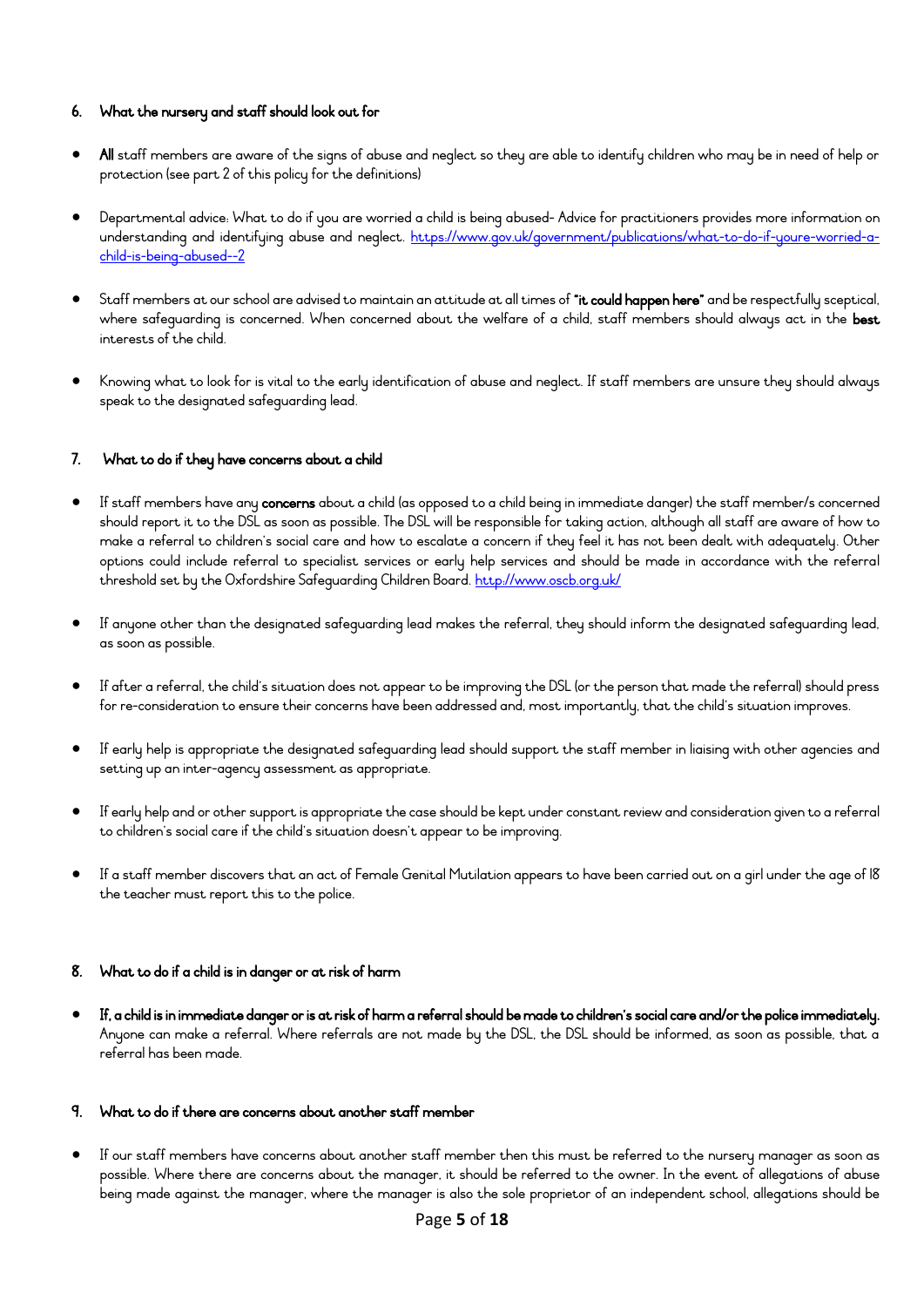reported directly to the designated officer(s) at the local authority. Staff may consider discussing any concerns with the school's designated safeguarding lead and make any referral via them. Full details can be found in Part 2 of this guidance.

#### 10. What to do if there are concerns about safeguarding practices within the setting

- All our staff and volunteers should feel able to raise concerns about poor or unsafe practice and potential failures in the school's safeguarding regime and that such concerns will be taken seriously by the senior leadership team.
- Appropriate whistleblowing procedures, which are suitably reflected in staff training and staff behaviour policies, should be in place for such concerns to be raised with the school's senior leadership team.
- Where a staff member feels unable to raise an issue with their employer or feels that their genuine concerns are not being addressed, other whistleblowing channels may be open to them:
	- o General guidance can be found at:

The NSPCC whistleblowing helpline is available for staff who do not feel able to raise concerns regarding child protection failures internally. Staff can call: 0800 028 0285 – line is available from 8:00 AM to 8:00 PM, Monday to Friday and Email: help@nspcc.org.uk

## PART 2

#### 11. Key personnel at our school:

The designated senior person for child protection in this school is:

Francesca Gillett

The deputy designated person in this school is:

#### Frances Balkwill (deputy manager)

Use the below contact details to get in touch with a Designate Lead: [admin@henleynursery.com](mailto:admin@henleynursery.com) or 07713 187353 (Please do note send confidential information to this email address. This email address can be used to arrange a suitable time for a meeting with the DSL).

#### 12. Roles and responsibilities

All schools must nominate a senior member of staff to coordinate child protection arrangements and this person is named in this policy guidance. The school ensures that the designated safeguarding lead or a deputy will be on site at all times that the school is functioning.

## The governing body / proprietor

The Governing Body/Proprietor of Henley Village Montessori Nursery School along with the nursery manager undertake the regular review of safeguarding related policies and procedures that operate in our setting.

The governing Body/Proprietor have a crucial role in monitoring and challenging staff on the effectiveness of safeguarding arrangements

Our Governing body / proprietor ensure that: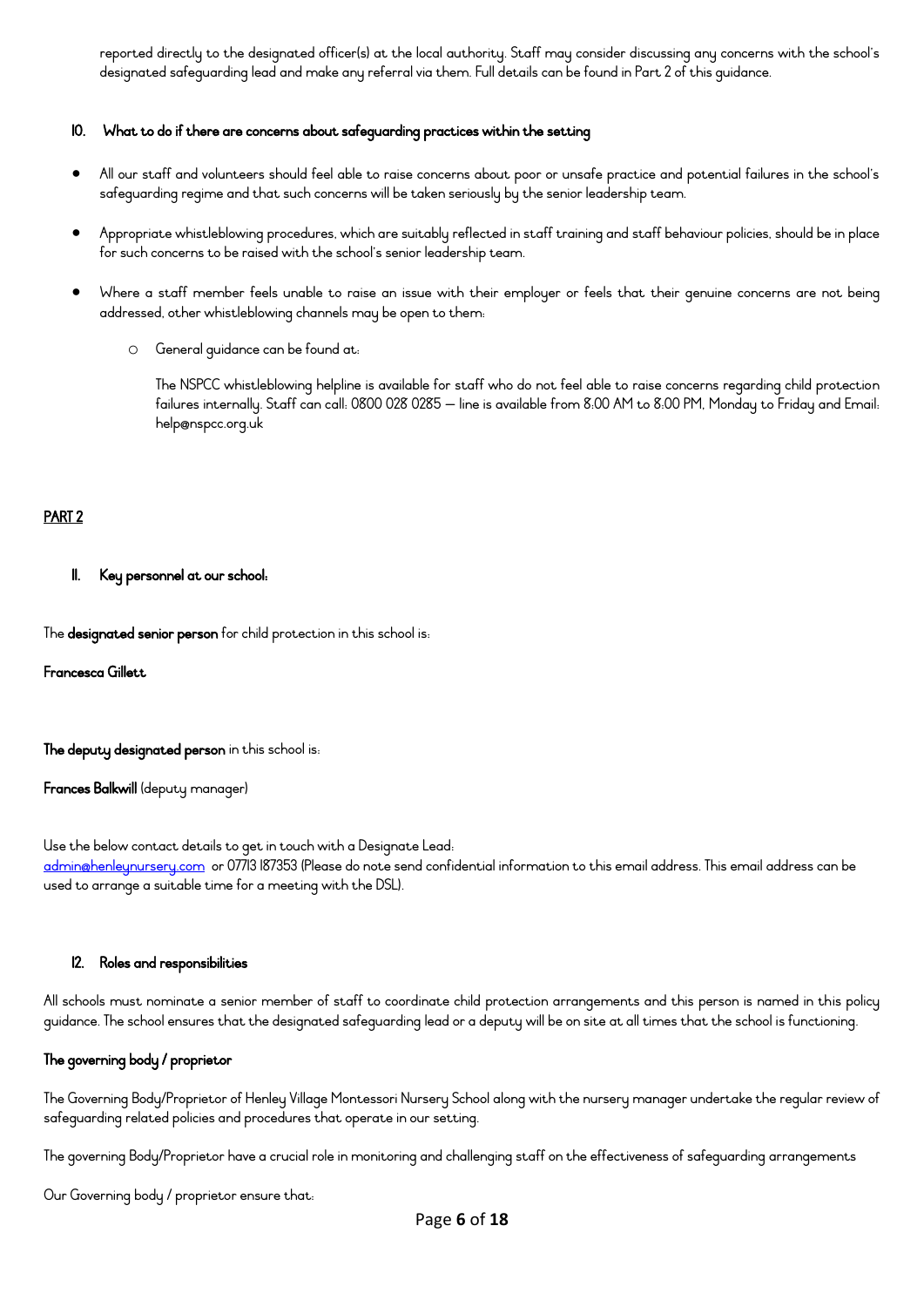- A DSL for safeguarding and child protection who is a member of the senior leadership team and who has undertaken the approved LSCB training in inter-agency working, in addition to basic child protection training
- Child protection policy and procedures that are consistent with LSCB requirements, reviewed annually and made available to parents on request
- Procedures for dealing with allegations of abuse made against members of staff including allegations made against the head teacher
- Safer recruitment procedures that include the requirement for appropriate checks in line with national guidance
- A training strategy that ensures all staff, including the head teacher, receive child protection training, with refresher training at three-yearly intervals. The DSL should receive refresher training at two-yearly intervals
- Regular update sessions for staff regarding safeguarding. Keeping staff up to date with any changes and ensuring that safeguarding remains a priority within the setting
- Arrangements to ensure that all temporary staff and volunteers are made aware of the school's arrangements for child protection
- The governing body nominates a member (normally the chair) to be responsible for liaising with the local authority and other agencies in the event of an allegation being made against the head teacher. An annual report will be submitted to the local authority about how the governing body's duties have been carried out. Any weaknesses or areas of concern will be rectified without delay

## The nursery manager:

- Ensures that the safeguarding and child protection policy and procedures are implemented and followed by all staff
- Allocates sufficient time and resources to enable the DSL and deputy to carry out their roles effectively, including the assessment of pupils and attendance at strategy discussions and other necessary meetings
- Ensures that all staff feel able to raise concerns about poor or unsafe practice and that such concerns are handled sensitively and in accordance with the school's whistle blowing procedures
- Ensures that child's safety and welfare is addressed through the curriculum.

## The nursery has ensured that the DSL:

- Is appropriately trained.
- Acts as a source of support and expertise to the school community
- Has an understanding of OSCB procedures
- Keeps written records of all concerns when noted and reported by staff or when disclosed by a child, ensuring that such records are stored securely and reported onward in accordance with this policy guidance, but kept separately from the child's general file
- Refers cases of suspected neglect and/or abuse to children's social care or police in accordance with this guidance and local procedure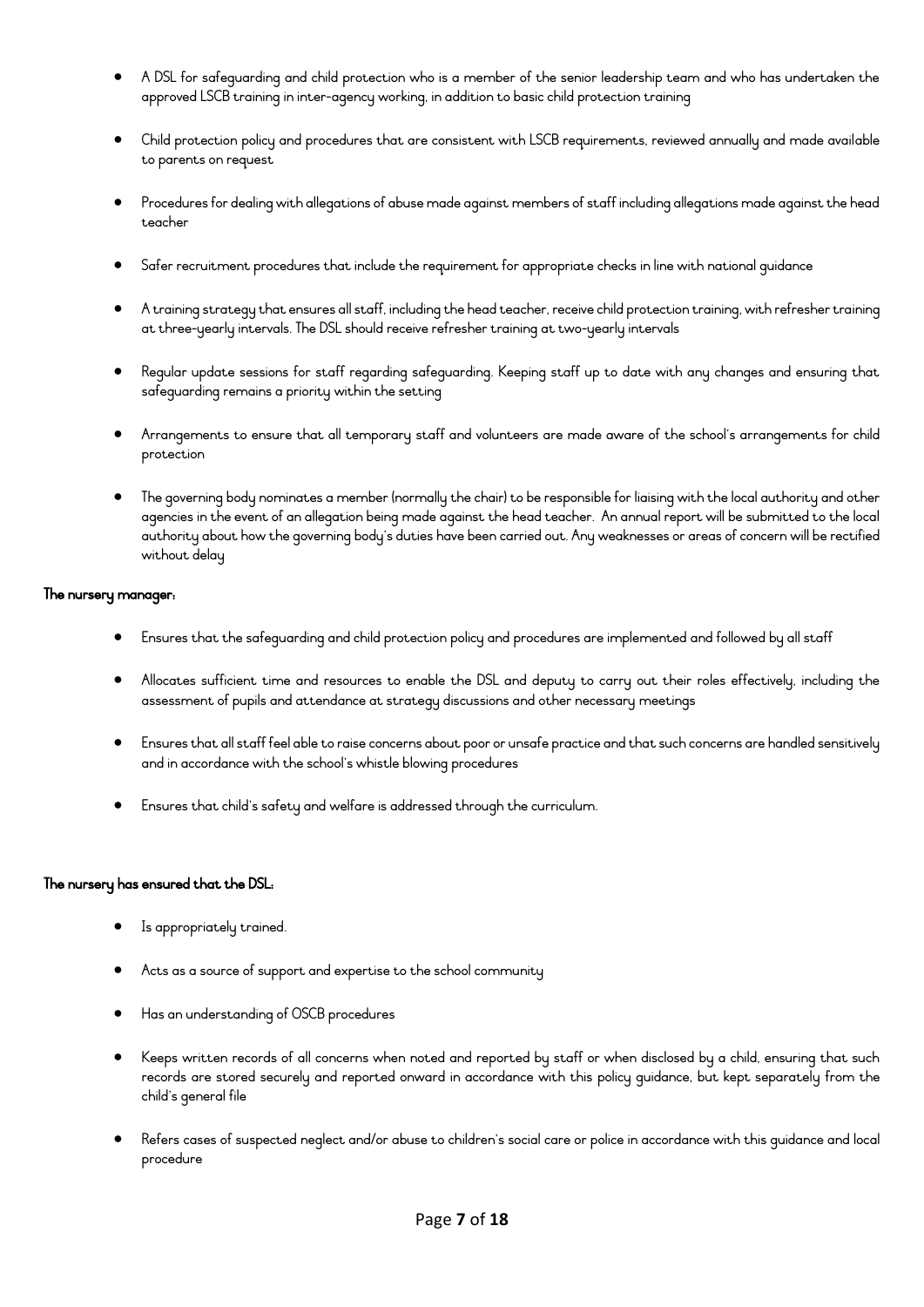- Notifies children's social care if a child with a child protection plan is absent for more than two days without explanation
- Ensures that when a child with a child protection plan leaves the school, their information is passed to their new school and the child's social worker is informed
- Attends and/or contributes to child protection conferences in accordance with local procedure and guidance
- Coordinates the school's contribution to child protection plans
- Develops effective links with relevant statutory and voluntary agencies
- Ensures that all staff sign to indicate that they have read and understood this policy
- Ensures that the child protection policy is updated annually
- Liaises with the nominated governor and head teacher (where the role is not carried out by the head teacher) as appropriate
- Keeps a record of staff attendance at child protection training
- Makes this policy available to parents

## Deputy DSL(s)

Are appropriately trained and, in the absence of the designated safeguarding lead, carries out those functions necessary to ensure the ongoing safety and protection of children. In the event of the long-term absence of the designated person, the deputy will assume all of the functions above.

## All staff will:

Follow the Oxfordshire Safeguarding Children Board Procedures/Local Authority guidance in all cases of abuse, or suspected abuse (these can be found at [www.OSCB.org.uk](http://www.oscb.org.uk/) ).

We will therefore:

- Implement and follow part I of this quidance
- Understand that our responsibility to safeguard children requires that we all appropriately share any concerns that we may have about children
- Support the child's development in ways that will foster security, confidence and resilience
- Provide an environment in which children and young people feel safe, secure, valued and respected, feel confident and know how to approach adults if they are in difficulties
- Provide a systematic means of monitoring children known or thought to be at risk of harm, and ensure we contribute to assessments of need and support plans for those children where appropriate
- Ensure that detailed and accurate written records of concerns about a child are kept even if there is no need to make an immediate referral.See guidance on record keeping:
	- o [http://portal.oxfordshire.gov.uk/content/public/CYPF/schools/behaviour\\_attendance/safeguarding\\_child\\_protection/Keep](http://portal.oxfordshire.gov.uk/content/public/CYPF/schools/behaviour_attendance/safeguarding_child_protection/Keeping_Child_Protection_Records.doc) [ing\\_Child\\_Protection\\_Records.doc](http://portal.oxfordshire.gov.uk/content/public/CYPF/schools/behaviour_attendance/safeguarding_child_protection/Keeping_Child_Protection_Records.doc)

## 13. Supporting Children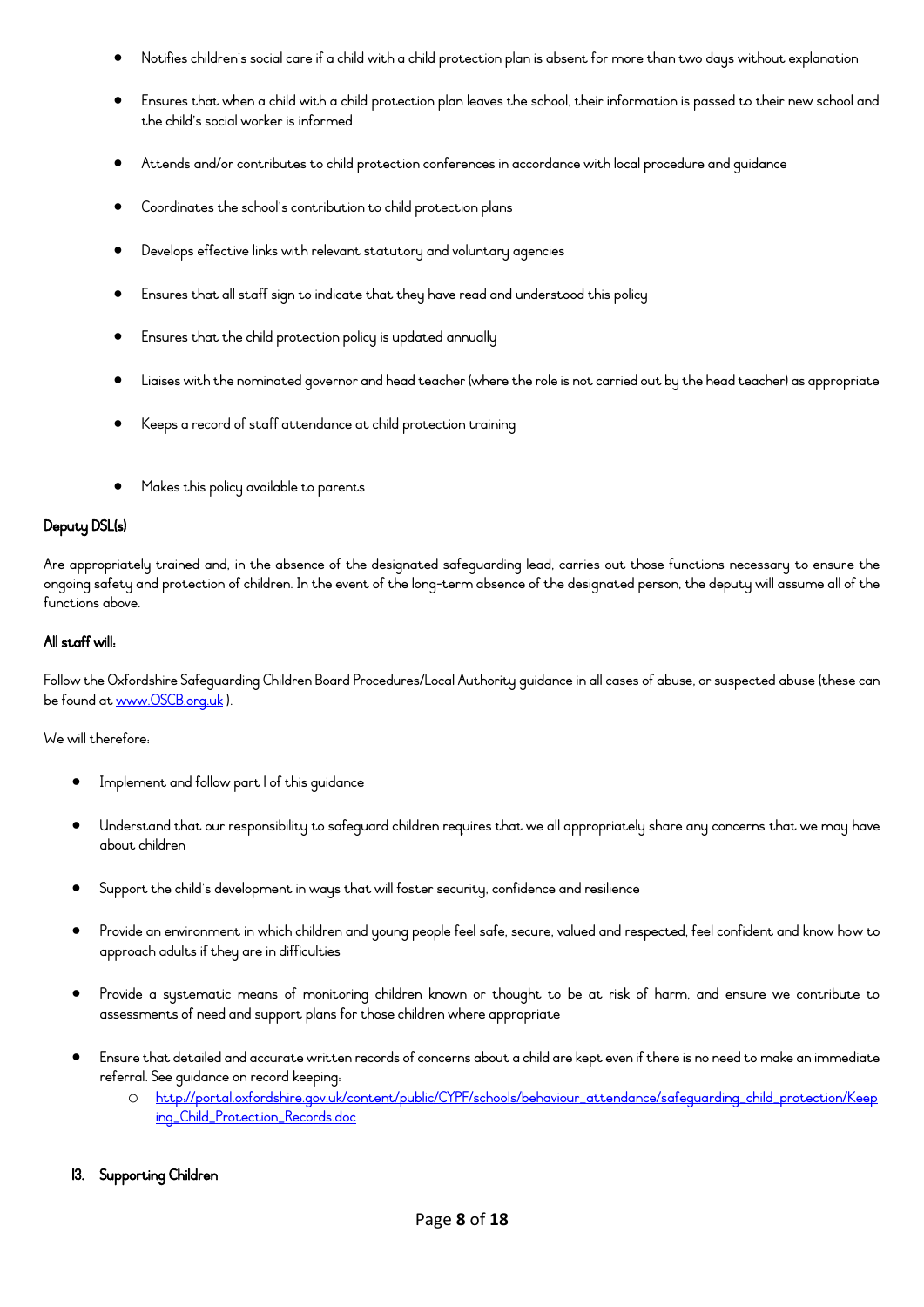- We recognise that a child who is abused, who witnesses violence or who lives in a violent environment may feel helpless and humiliated, may blame him/herself, and find it difficult to develop and maintain a sense of self-worth
- We accept that research shows that the behaviour of a child in these circumstances may range from that which is perceived to be normal to aggressive or withdrawn

Our school will support all children and young people by:

- Encouraging the development of self-esteem and resilience in every aspect of life
- Promoting a caring, safe and positive environment
- Liaising and working together with all other support services and those agencies involved in the safeguarding of children
- Notifying Social Care as soon as there is a significant concern
- Notifying Social Care when a child/young person attending the centre is privately fostered
- Providing continuing support to a pupil (about whom there have been concerns) who leaves the school by ensuring that such concerns and school medical records are forwarded under confidential cover to the Designated Person at the pupil's new school immediately

## 14. Confidentiality

- We recognise that all matters relating to child protection are confidential
- The Designated Person will disclose personal information about a child or young person to other members of staff on a need to know basis only
- However, all staff must be aware that they have a professional responsibility to share information with other agencies in order to safeguard children
- All staff must are aware that they cannot promise a child to keep secrets which might compromise the child's safety or well-being or that of another
- We will always undertake to share our intention to refer a child to Social Care with their parents /carers unless to do so could put the child at greater risk of harm, or impede a criminal investigation. If in doubt, we will consult with the Schools Safeguarding Team or Social Care on this point
- We will take no names consultations with our local Assessment Teams / MASH team to discuss concerns we may have, but we understand that if they then ask for a name we will disclose those details and it will become a referral

## 15. Supporting Staff

- We recognise that staff working in the school who have become involved with a child who has suffered harm, or appears to be likely to suffer harm may find the situation stressful and upsetting
- We will support such staff by providing an opportunity to talk through their anxieties with the Designated Person and to seek further support. This could be provided by another trusted colleague, Occupational Health, and/or a representative of a professional body or trade union, as appropriate. (For example Education Support Partnership – tel: 08000 562 561 or educationsupportpartnership.org.uk)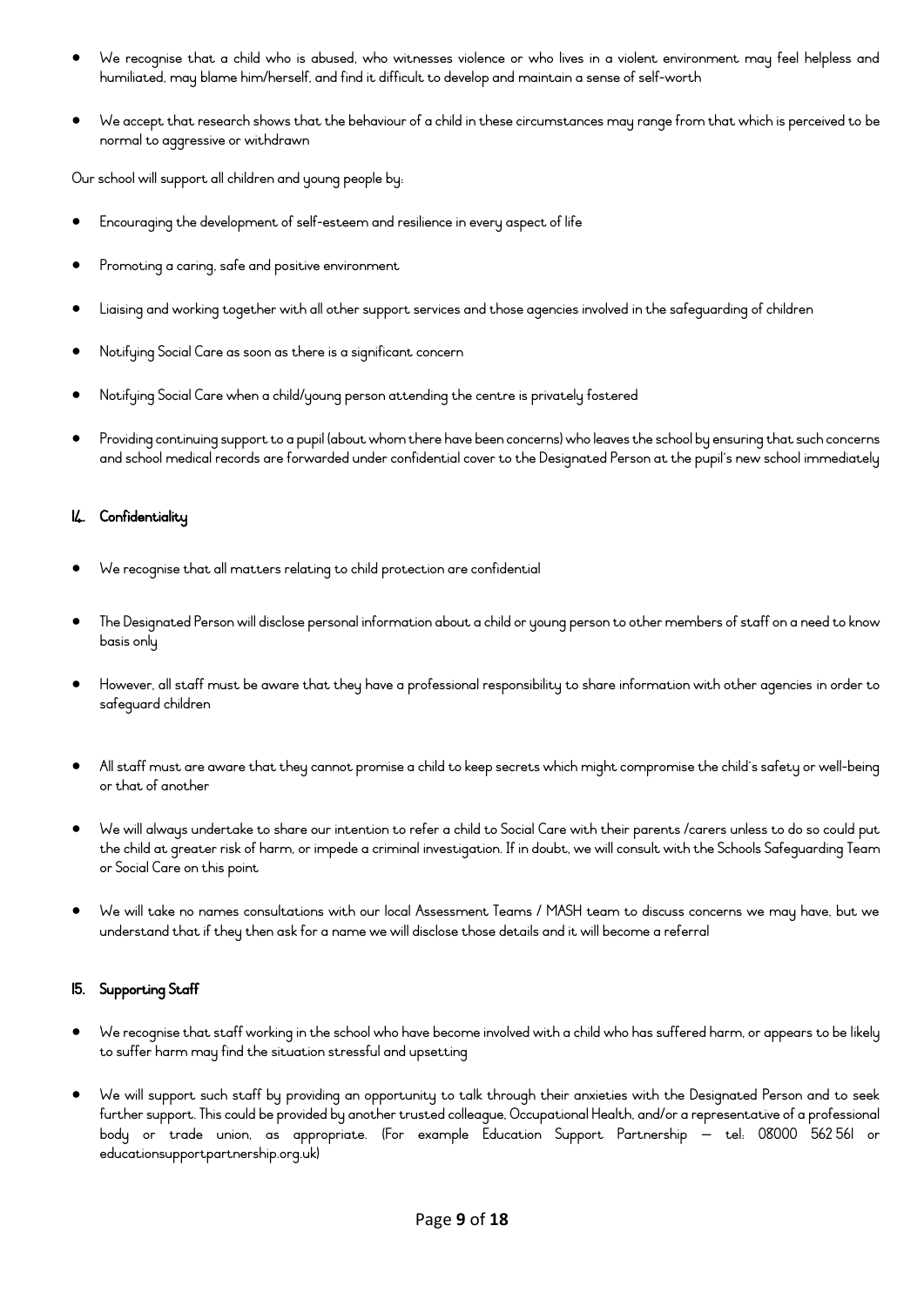- In consultation with all staff, we have adopted a code of conduct for staff at our setting. This forms part of staff induction and is in the staff handbook. We understand that staff should have access to advice on the boundaries of appropriate behaviour
- We recognise that our Designated Person(s) should have access to support and appropriate workshops, courses or meetings as organised by the LA

## 16. Allegations against staff

- All staff should take care not to place themselves in a vulnerable position with a child. It is always advisable for interviews or work with individual children or parents to be conducted in view of other adults
- We understand that a child or young person may make an allegation against a member of staff. If such an allegation is made, the member of staff receiving the allegation will immediately inform the centre manager or the most senior member of staff available
- The manager on all such occasions will discuss the content of the allegation with the Designated Officer for the Local Authority (LADO), before taking any action. In our county contact should be made with
	- o Alison Beasley, Designated Officer (01865 815956 or Alison
	- o Donna Crozier, Assistant Designated Officer (01865 816382).
	- o LADO team 01865 810603 or [Lado.safeguardingchildren@oxfordshire.gov.uk](mailto:Lado.safeguardingchildren@oxfordshire.gov.uk)
- If the allegation made to a member of staff concerns the manager themselves, the person receiving the allegation will immediately inform the Chair of the governing body / the nursery owner, who will consult with LADO, without notifying the manger first
- The school will follow the procedures for managing allegations against staff, as outlined in keeping children safe in education 2016
- Suspension of the member of staff against whom an allegation has been made needs careful consideration, and we will consult with LADO and HR
- See flowchart appendix B

## 17. Whistleblowing

- We recognise that children cannot be expected to raise concerns in an environment where staff fail to do so
- All staff should be aware of their duty to raise concerns about the attitude or actions of colleagues and appropriate advice will be sought from the LADO or Safeguarding Team where necessary
- See full details in our whistleblowing policy

## 18. Physical Intervention/Positive Handling

- Our policy on physical intervention/positive handling by staff is set out separately. For more guidance see Use of Reasonable Force in Schools 2013.
- Such events should be recorded and signed by a witness
- We understand that physical intervention of a nature which is both unreasonable and disproportionate to the circumstances and or causes injury or distress to a child may be considered under child protection or disciplinary procedures
- See full details in our physical intervention policy within the Behaviour Policy

## 19. Anti-Bullying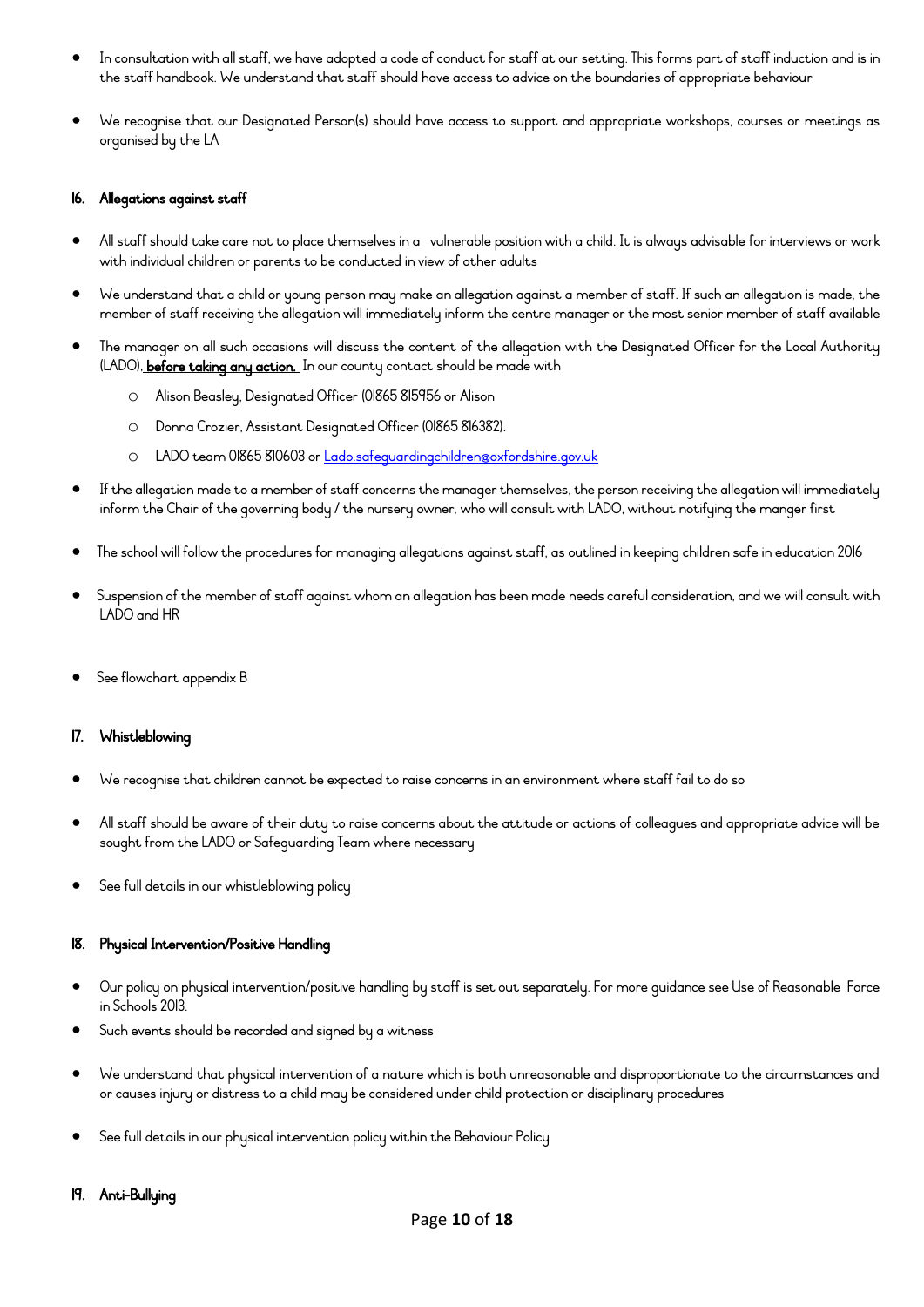- Our policy on the prevention and management of bullying is set out in a separate policy and acknowledges that to allow or condone bullying may lead to consideration under child protection procedures. Bullying is a safeguarding matter that if left unresolved can become a child protection matter. Our setting will take seriously any bullying concerns and both investigate and take action to protect pupils and staff where appropriate
- We will liaise with the anti-bullying co-ordinator from OCC where appropriat[e http://schools.oxfordshire.gov.uk/cms/content/anti](http://schools.oxfordshire.gov.uk/cms/content/anti-bullying)[bullying](http://schools.oxfordshire.gov.uk/cms/content/anti-bullying)
- See full details in our *Dignity Policy*

## 20. Health & Safety

- Our Health & Safety policy, reflects the consideration we give to the protection of our children both physically within the school environment and, for example, in relation to internet use, and when away from the school when undertaking school trips and visits
- See full details in our Health and Safety Policy

## 21. Children with Special Educational Needs

At our setting we recognise that children with special educational needs (SEN) and disabilities can face additional safeguarding challenges. This policy reflects the fact that additional barriers can exist when recognising abuse and neglect in this group of children. This can include:

- assumptions that indicators of possible abuse such as behaviour, mood and injury relate to the child's disability without further exploration;
- children with SEN and disabilities can be disproportionally impacted by things like bullying- without outwardly showing any signs; and
- communication barriers and difficulties in overcoming these barriers.

## 22. Types of abuse and neglect

## All staff should be aware that abuse, neglect and safeguarding issues are rarely standalone events that can be covered by one definition or label. In most cases multiple issues will overlap with one another.

- Abuse: a form of maltreatment of a child. Somebody may abuse or neglect a child by inflicting harm or by failing to act to prevent harm. Children may be abused in a family or in an institutional or community setting by those known to them or, more rarely, by others (e.g. via the internet). They may be abused by an adult or adults or another child or children
- Physical abuse: a form of abuse which may involve hitting, shaking, throwing, poisoning, burning or scalding, drowning, suffocating or otherwise causing physical harm to a child. Physical harm may also be caused when a parent or carer fabricates the symptoms of, or deliberately induces, illness in a child
- Emotional abuse: the persistent emotional maltreatment of a child such as to cause severe and adverse effects on the child's emotional development. It may involve conveying to a child that they are worthless or unloved, inadequate, or valued only insofar as they meet the needs of another person. It may include not giving the child opportunities to express their views, deliberately silencing them or 'making fun' of what they say or how they communicate. It may feature age or developmentally inappropriate expectations being imposed on children. These may include interactions that are beyond a child's developmental capability as well as overprotection and limitation of exploration and learning, or preventing the child participating in normal social interaction. It may involve seeing or hearing the ill-treatment of another. It may involve serious bullying (including cyberbullying), causing children frequently to feel frightened or in danger, or the exploitation or corruption of children. Some level of emotional abuse is involved in all types of maltreatment of a child, although it may occur alone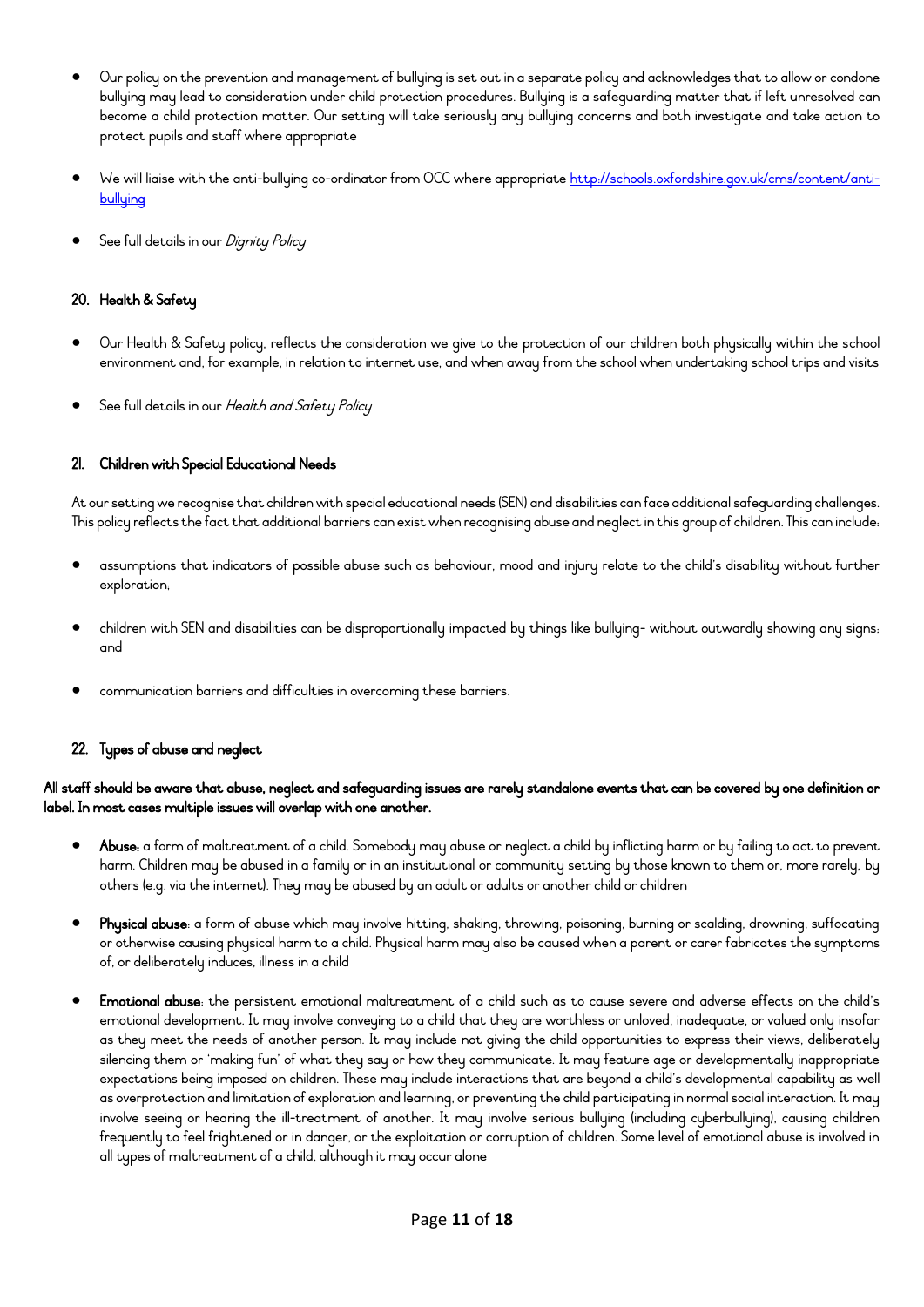- Sexual abuse: involves forcing or enticing a child or young person to take part in sexual activities, not necessarily involving a high level of violence, whether or not the child is aware of what is happening. The activities may involve physical contact, including assault by penetration (for example rape or oral sex) or non-penetrative acts such as masturbation, kissing, rubbing and touching outside of clothing. They may also include non-contact activities, such as involving children in looking at, or in the production of, sexual images, watching sexual activities, encouraging children to behave in sexually inappropriate ways, or grooming a child in preparation for abuse (including via the internet). Sexual abuse is not solely perpetrated by adult males. Women can also commit acts of sexual abuse, as can other children
- Neglect: the persistent failure to meet a child's basic physical and/or psychological needs, likely to result in the serious impairment of the child's health or development. Neglect may occur during pregnancy as a result of maternal substance abuse. Once a child is born, neglect may involve a parent or carer failing to: provide adequate food, clothing and shelter (including exclusion from home or abandonment); protect a child from physical and emotional harm or danger; ensure adequate supervision (including the use of inadequate care-givers); or ensure access to appropriate medical care or treatment. It may also include neglect of, or unresponsiveness to, a child's basic emotional needs

## 23. Specific safeguarding issues

- All staff have an awareness of safeguarding issues- some of which are listed below. Staff are made aware that behaviours linked to the likes of drug taking, alcohol abuse, truanting and sexting put children in danger
- All staff are made aware that safeguarding issues can manifest themselves via peer on peer abuse. This is most likely to include, but not limited to: bullying (including cyber bullying), gender based violence/sexual assaults and sexting. Staff are made clear of our policy and procedures with regards to peer on peer abuse
	- o bullying including cyberbullying<http://schools.oxfordshire.gov.uk/cms/content/anti-bullying>
	- o children missing education<http://schools.oxfordshire.gov.uk/cms/content/pupil-tracking>and Annex
	- o child missing from home or care [https://www.gov.uk/government/uploads/system/uploads/attachment\\_data/file/307867/Statutory\\_Guidance\\_-](https://www.gov.uk/government/uploads/system/uploads/attachment_data/file/307867/Statutory_Guidance_-_Missing_from_care__3_.pdf) [\\_Missing\\_from\\_care\\_\\_3\\_.pdf](https://www.gov.uk/government/uploads/system/uploads/attachment_data/file/307867/Statutory_Guidance_-_Missing_from_care__3_.pdf)
	- o child sexual exploitation (CSE) <http://www.oscb.org.uk/themes-tools/cse/> and Annex A
	- o domestic violence <http://www.oscb.org.uk/themes-tools/domestic-abuse/>
	- o drugs [https://www.gov.uk/government/uploads/system/uploads/attachment\\_data/file/270169/drug\\_advice\\_for\\_schools.pdf](https://www.gov.uk/government/uploads/system/uploads/attachment_data/file/270169/drug_advice_for_schools.pdf)
	- o fabricated or induced illness [https://www.gov.uk/government/uploads/system/uploads/attachment\\_data/file/277314/Safeguarding\\_Children\\_in\\_who](https://www.gov.uk/government/uploads/system/uploads/attachment_data/file/277314/Safeguarding_Children_in_whom_illness_is_fabricated_or_induced.pdf) [m\\_illness\\_is\\_fabricated\\_or\\_induced.pdf](https://www.gov.uk/government/uploads/system/uploads/attachment_data/file/277314/Safeguarding_Children_in_whom_illness_is_fabricated_or_induced.pdf)
	- o faith abuse [https://www.gov.uk/government/uploads/system/uploads/attachment\\_data/file/175437/Action\\_Plan\\_-](https://www.gov.uk/government/uploads/system/uploads/attachment_data/file/175437/Action_Plan_-_Abuse_linked_to_Faith_or_Belief.pdf) [\\_Abuse\\_linked\\_to\\_Faith\\_or\\_Belief.pdf](https://www.gov.uk/government/uploads/system/uploads/attachment_data/file/175437/Action_Plan_-_Abuse_linked_to_Faith_or_Belief.pdf)
	- O female genital mutilation (FGM) <http://www.oscb.org.uk/themes-tools/fgm/>and Annex A
	- O forced marriage and honour based violence https://www.gov.uk/quidance/forced-marriage and Annex A
	- o gangs and youth violenc[e https://www.gov.uk/government/publications/advice-to-schools-and-colleges-on-gangs-and](https://www.gov.uk/government/publications/advice-to-schools-and-colleges-on-gangs-and-youth-violence)[youth-violence](https://www.gov.uk/government/publications/advice-to-schools-and-colleges-on-gangs-and-youth-violence)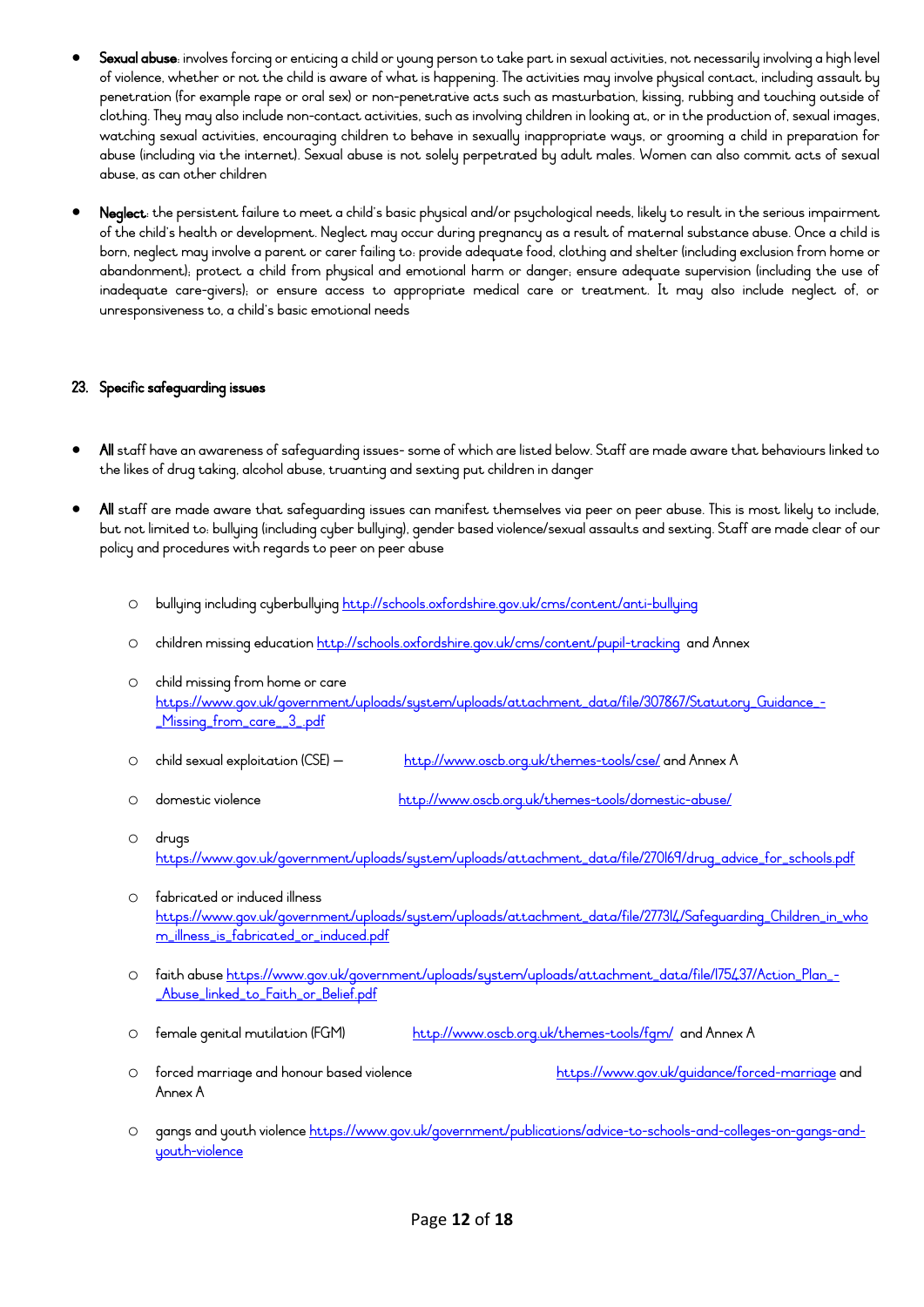| ○ gender-based violence/violence against women and girls (VAWG) <u>https://www.gov.uk/government/policies/violence-</u> |  |
|-------------------------------------------------------------------------------------------------------------------------|--|
| <u>aqainst-women-and-girls</u>                                                                                          |  |

| ∩       | hate                                        | http://educateagainsthate.com/                                                                               |
|---------|---------------------------------------------|--------------------------------------------------------------------------------------------------------------|
| $\circ$ | mental health                               | https://www.gov.uk/government/publications/mental-health-and-behaviour-in-schools--2                         |
| $\circ$ | strategy                                    | missing children and adults strategy https://www.gov.uk/government/publications/missing-children-and-adults- |
| $\circ$ | online safety                               | http://schools.oxfordshire.gov.uk/cms/content/internet-safety-and-cyberbullying                              |
| $\circ$ | private fostering                           | https://intranet.oxfordshire.gov.uk/cms/team-content/private-fostering                                       |
| $\circ$ | preventing radicalisation -                 | http://www.oscb.org.uk/themes-tools/prevent-extremism/ and Annex A                                           |
| $\circ$ | relationship abuse                          | https://www.disrespectnobody.co.uk/relationship-abuse/what-is-relationship-abuse/                            |
| O       | sexting                                     | https://www.disrespectnobody.co.uk/sexting/what-is-sexting/ and Annex A                                      |
| $\circ$ | trafficking<br>trafficked-practice-guidance | https://www.gov.uk/government/publications/safeguarding-children-who-may-have-been-                          |

Annex A contains important additional information about specific forms of abuse and safeguarding issues.

## 24. Online and device safety (including personal mobile devices)

We recognise that it is crucial to safeguard our pupils from potentially harmful and inappropriate online material. As such we ensure appropriate filters and appropriate monitoring systems are in place.

No personal electronic devices (including but not limited to phones, ipads, tablets, laptops, or watches which can take images) may be stored or used in places of the nursery where children are present, or are expected to be present. This is equally true for employees, parents and visitors. Employees must ensure their personal devices are stored away appropriately (or charged), within their bag in the designated area, or in the kitchen, behind a closed door. Should somebody need to make or receive an urgent call this should be done out of the nursery premise, for example in the church or outside.

All employees must be committed to this and know that should they witness any misuse of devices that they must immediately report it to the Designate Safeguarding Lead, who will take action in line with our whistle blowing policy. Please refer to the whistle blowing policy for further details.

When teachers are using a nursery mobile device it should as much as is reasonably possible be in front of another employee. A balance needs to be struck between confidentiality for those telephonic calls which may require it, and also keeping staff safe in terms of others being aware of what actions are being taken on mobile devices which may contain personal information on children, families and staff.

## 25. Opportunities to teach safeguarding

In our setting, we ensure our children are taught about safeguarding, including online, through teaching and learning opportunities, as part of providing a broad and balanced curriculum. This may include covering relevant issues through during Grace and courtesy lessons and also through the AEL (Activities of Everyday Living) curriculum.

#### 26. Allegations of abuse made against other children (peer on peer abuse)

Our staff recognise that children are capable of abusing their peers. In a situation where child abuse is alleged to have been carried out by another child, our child protection procedures should be adhered to for both the victim and the alleged abuser; this means it should be considered as a child care and protection issue for both children.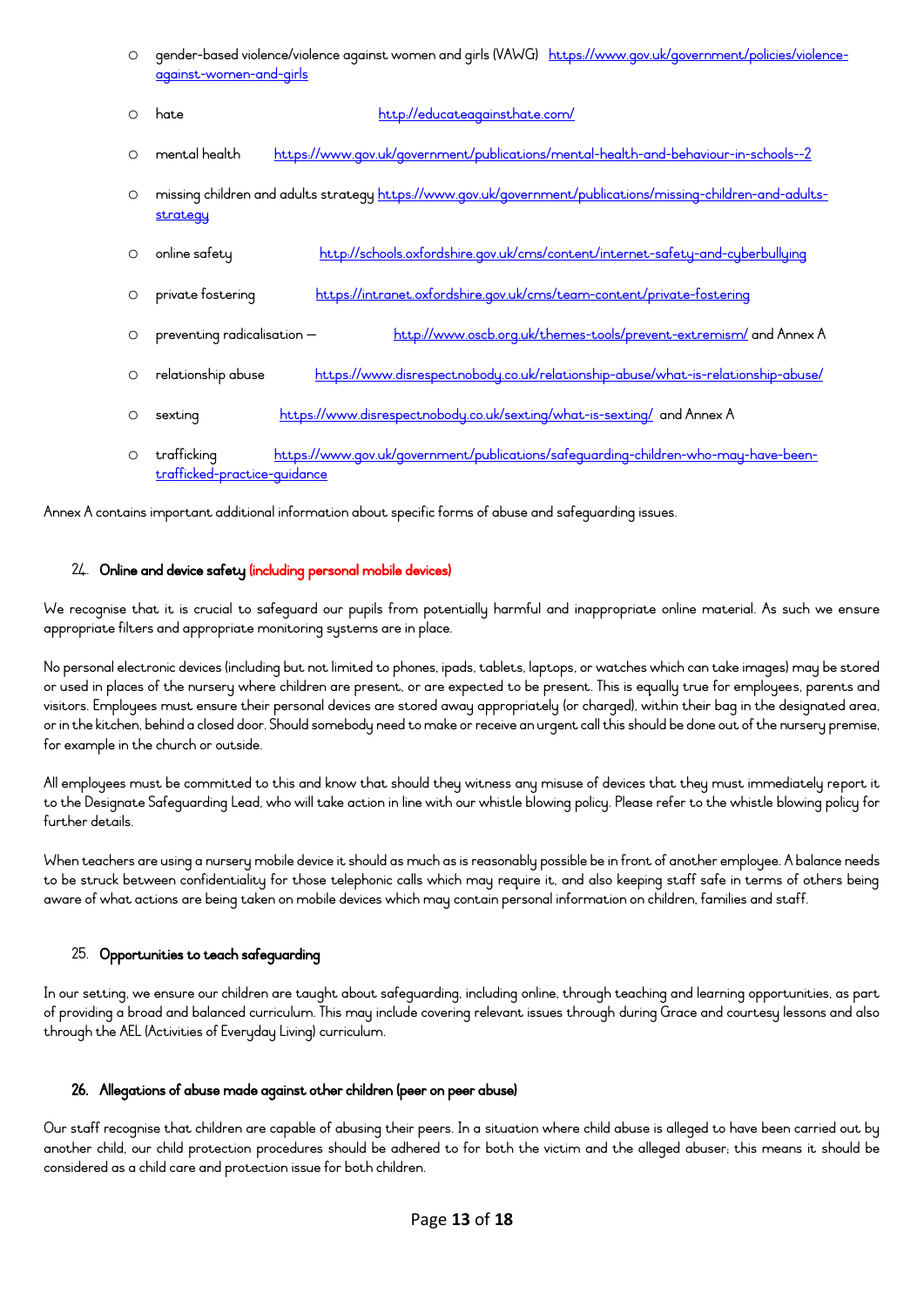Peer on peer abuse can take many forms, and staff are trained to recognise some of the symptoms associated with peer on peer abuse. (Also see our anti-bullying policy).

## 27. Dealing with Disclosures

#### Receive

Always stop and listen straight away to someone who wants to tell you about incidents or suspicions of abuse. Listen quietly and actively, giving your undivided attention. Allow silences when needed. Do not show shock or disbelieve but take what is said seriously.

#### Reassure

Stay calm, no judgements, empathise. Never make a promise that you can keep what a child has said a secret. Give reassurance that only those who need to know will be told. Reassure the young person that they were right to tell you.

## **React**

React to the child only as far as is necessary for you to establish whether or not you need to refer this matter, but don't interrogate for full details.

Don't ask leading questions – keep the open questions e.g. 'is there anything else you want to say?'

Do not criticize the perpetrator; the student may have affection for him/her.

Explain what you will do next – inform designated teacher, keep in contact.

#### Record

If possible make brief notes about what they are actually telling you at the time. Keep these notes, however rough they are. If you are unable to make notes at the time write down what was said as soon as you can.

Try to record what was actually said by the student rather than your interpretation of what they are telling you.

Record the date, time, place and any noticeable nonverbal behaviour.

(The nursery has a form for reporting a concern, all staff know where this is kept)

#### Report

Report the incident to the designated teacher and do not tell any other adults or students what you have been told.

## **Never attempt to carry out an investigation of suspected abuse by**

**interviewing the young person or any others involved. This is a highly** 

**skilled role and any attempts by yourself could affect possible criminal** 

## 28. Record Keeping

The designated teachers for child protection are responsible for ensuring that the necessary paperwork is completed and sent to the relevant people and stored in a safe and confidential place, refer to Confidentiality and Data Protection Policy. This means that the records will be a coherent factual record of the concerns that are stored on individual children in a clear chronological order.

[http://schools.oxfordshire.gov.uk/cms/sites/schools/files/folders/folders/documents/safeguarding/Keeping\\_Child\\_Protection\\_Records.doc](http://schools.oxfordshire.gov.uk/cms/sites/schools/files/folders/folders/documents/safeguarding/Keeping_Child_Protection_Records.doc)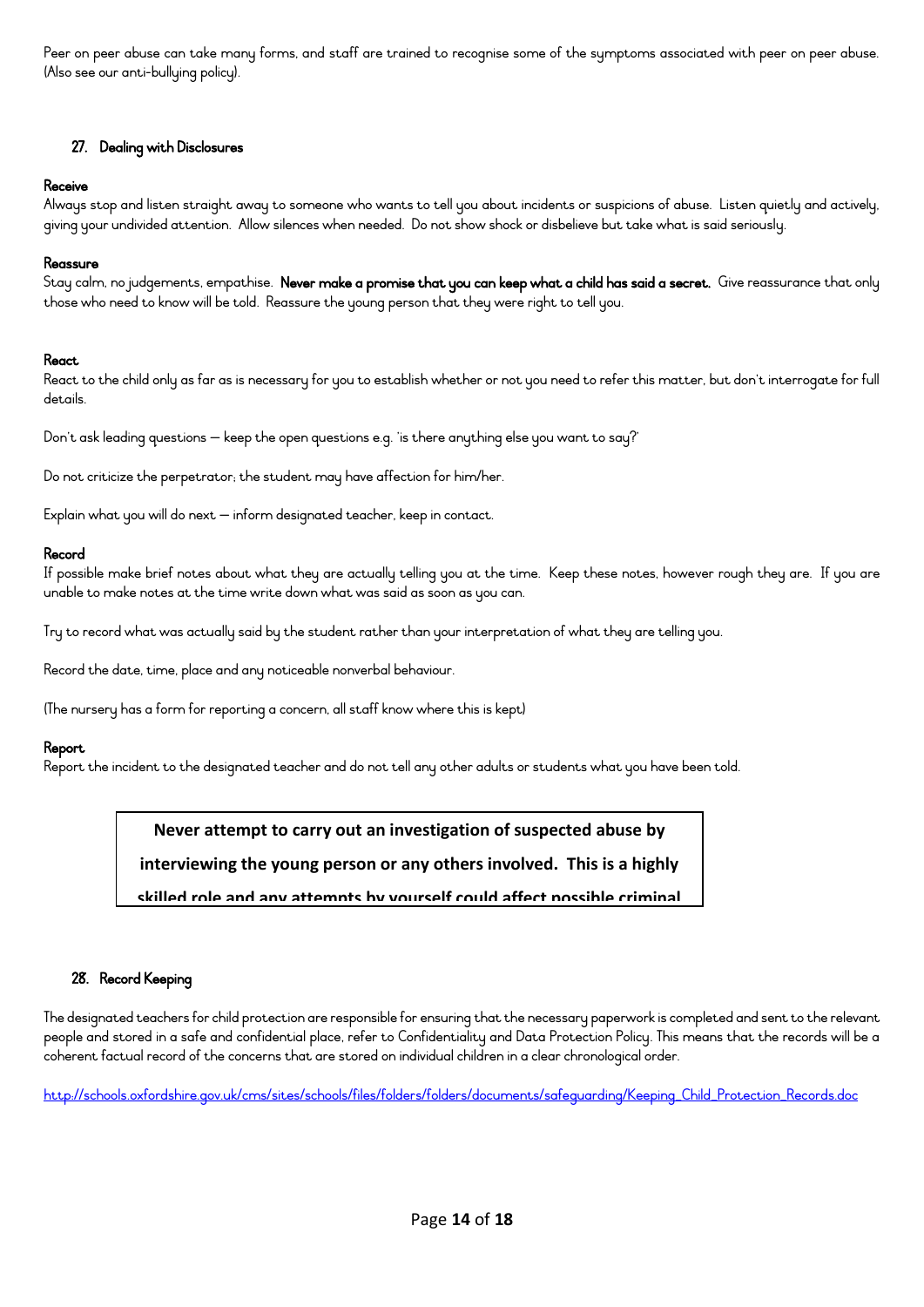## Child sexual exploitation (CSE)

The sexual exploitation of children and young people under 18 involves exploitative situations, contexts and relationships where young people, (or a third person or persons) receive something, (e.g. food, accommodation, drugs, alcohol, cigarettes, affections, gifts, money) as a result of them performing and/or others performing on them, sexual activities. Child sexual exploitation can occur through the use of technology without the child's immediate recognition; for example being persuaded to post sexual images on the internet/mobile phones without immediate payment or gain. In all cases those exploiting the child/young person have power over them by virtue of their age, gender, intellect, physical strength and/or economic or other resources. Violence, coercion and intimidations are common, involvement in exploitative relationships being characterised in the main by the child's or young person's limited availability of choice, resulting from their social/economic and/or emotional vulnerability. (DCSF 2009).

## Key Facts about CSE

- Sexual exploitation often starts around the age of 10 years old. Girls are usually targeted from age 10 and boys from age 8
- It affects both girls and boys and can happen in all communities
- Any person can be targeted but there are some particularly vulnerable groups: Looked after Children, Children Leaving Care and Children with Disabilities
- Victims of CSE may also be trafficked (locally, nationally and internationally)
- Over 70% of adults involved in prostitution were sexually exploited as children or teenagers

Sexual violence or abuse against children represents a major public health and social welfare problem within UK society, affecting 16% of children under 16. That is approximately 2 million children.

## Good practice – Individuals

- Recognise the symptoms and distinguish them from other forms of abuse
- Treat the child/young person as a victim of abuse
- Understand the perspective / behavior of the child/young person and be patient with them
- Help the child/young person to Recognise that they are being exploited
- Collate as much information as possible
- Share information with other agencies and seek advice / refer to Social Care

## Good practice – Organisations

- Ensure robust safeguarding policies and procedures are in place which cover CSE
- Promote and engage in effective multi-agency working to prevent abuse
- Work to help victims move out of exploitation
- Cooperate to enable successful investigations and prosecutions of perpetrators

## Female Genital Mutilation FGM

FGM is child abuse and a form of violence against women and girls, and therefore should be dealt with as part of existing child safeguarding/protection structures, policies and procedures.

FGM is illegal in the UK. In England, Wales and Northern Ireland, the practice is illegal under the Female Genital Mutilation Act 2003.

Other than in the excepted circumstances, it is an offence for any person (regardless of their nationality or residence status) to:

- perform FGM in England, Wales or Northern Ireland (section 1 of the Act);
- assist a girl to carry out FGM on herself in England, Wales or Northern Ireland (section 2 of the Act); and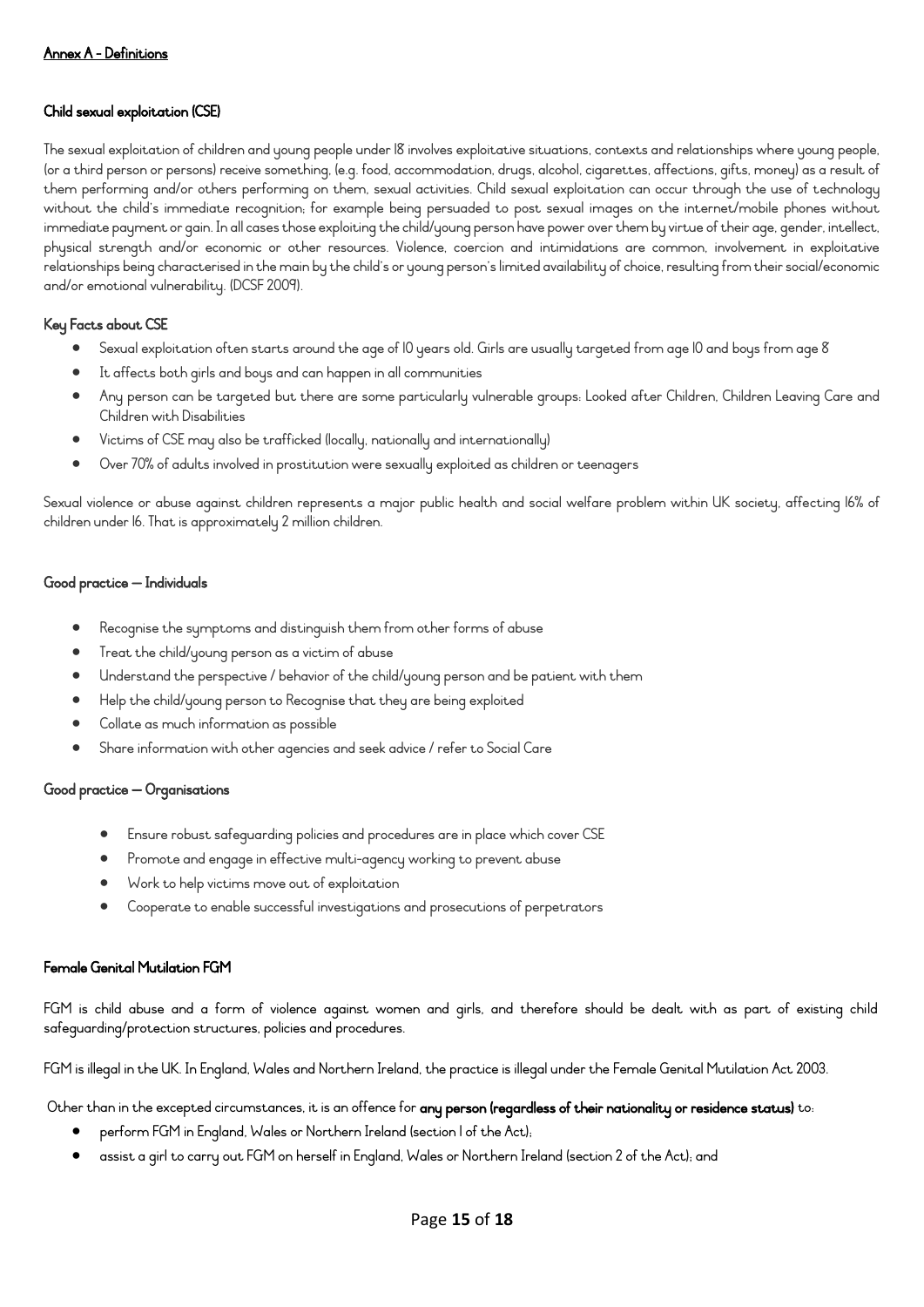Assist (from England, Wales or Northern Ireland) a non-UK person to carry out FGM outside the UK on a **UK national or permanent** UK resident (section 3 of the Act).

## Forced marriages (FM)

FM is now a specific offence under s121 of the Anti-Social Behaviour, Crime and Policing Act 2014 that came into force on 16 June 2014.

A FM is a marriage conducted without the valid consent of one or both parties, and where duress is a factor Forced marriage is when someone faces physical pressure to marry (e.g. threats, physical violence or sexual violence) or emotional and psychological pressure (e.g. if someone is made to feel like they're bringing shame on their family). This is very different to an arranged marriage where both parties give consent.

FM is illegal in England and Wales. This includes:

- taking someone overseas to force them to marry (whether or not the forced marriage takes place)
- marrying someone who lacks the mental capacity to consent to the marriage (whether they're pressured to or not)

#### Prevent

The Counter Terrorism & Security Act 2015

The Act places a Prevent duty on specified schools to have "due regard to the need to prevent people from being drawn into terrorism". The education and childcare specified authorities in Schedule 6 to the Act are as follows:

• The proprietors of maintained schools, non-maintained special schools, maintained nursery schools, independent schools (including academies and free schools) and alternative provision academies, PRUs, registered early years providers, registered late years providers and some holiday schemes.

Schools/settings subject to the Prevent Duty will be expected to demonstrate activity in the following areas –

- Assessing the risk of children being drawn into terrorism
- Demonstrate that they are protecting children and young people from being drawn into terrorism by having robust safeguarding policies.
- Ensure that their safeguarding arrangements take into account the policies and procedures of the Local Safeguarding Children **Board**
- Make sure that staff have training that gives them the knowledge and confidence to identify children at risk of being drawn into terrorism, and to challenge extremist ideas which can be used to legitimise terrorism
- Expected to ensure children are safe from terrorist and extremist material when accessing the internet in school

## Sexting in schools

(This is more than likely not something that would occur in our setting due to the nature of the child, however we have kept the information in, as additional information for staff.)

#### Flowchart for settings

[http://schools.oxfordshire.gov.uk/cms/sites/schools/files/folders/folders/documents/behavioursupportservice/SextinginSchools-](http://schools.oxfordshire.gov.uk/cms/sites/schools/files/folders/folders/documents/behavioursupportservice/SextinginSchools-FlowchartofConcern.pdf)[FlowchartofConcern.pdf](http://schools.oxfordshire.gov.uk/cms/sites/schools/files/folders/folders/documents/behavioursupportservice/SextinginSchools-FlowchartofConcern.pdf)

#### Information booklet

[http://schools.oxfordshire.gov.uk/cms/sites/schools/files/folders/folders/documents/behavioursupportservice/SextinginSchools-](http://schools.oxfordshire.gov.uk/cms/sites/schools/files/folders/folders/documents/behavioursupportservice/SextinginSchools-InformationBooklet.pdf)[InformationBooklet.pdf](http://schools.oxfordshire.gov.uk/cms/sites/schools/files/folders/folders/documents/behavioursupportservice/SextinginSchools-InformationBooklet.pdf)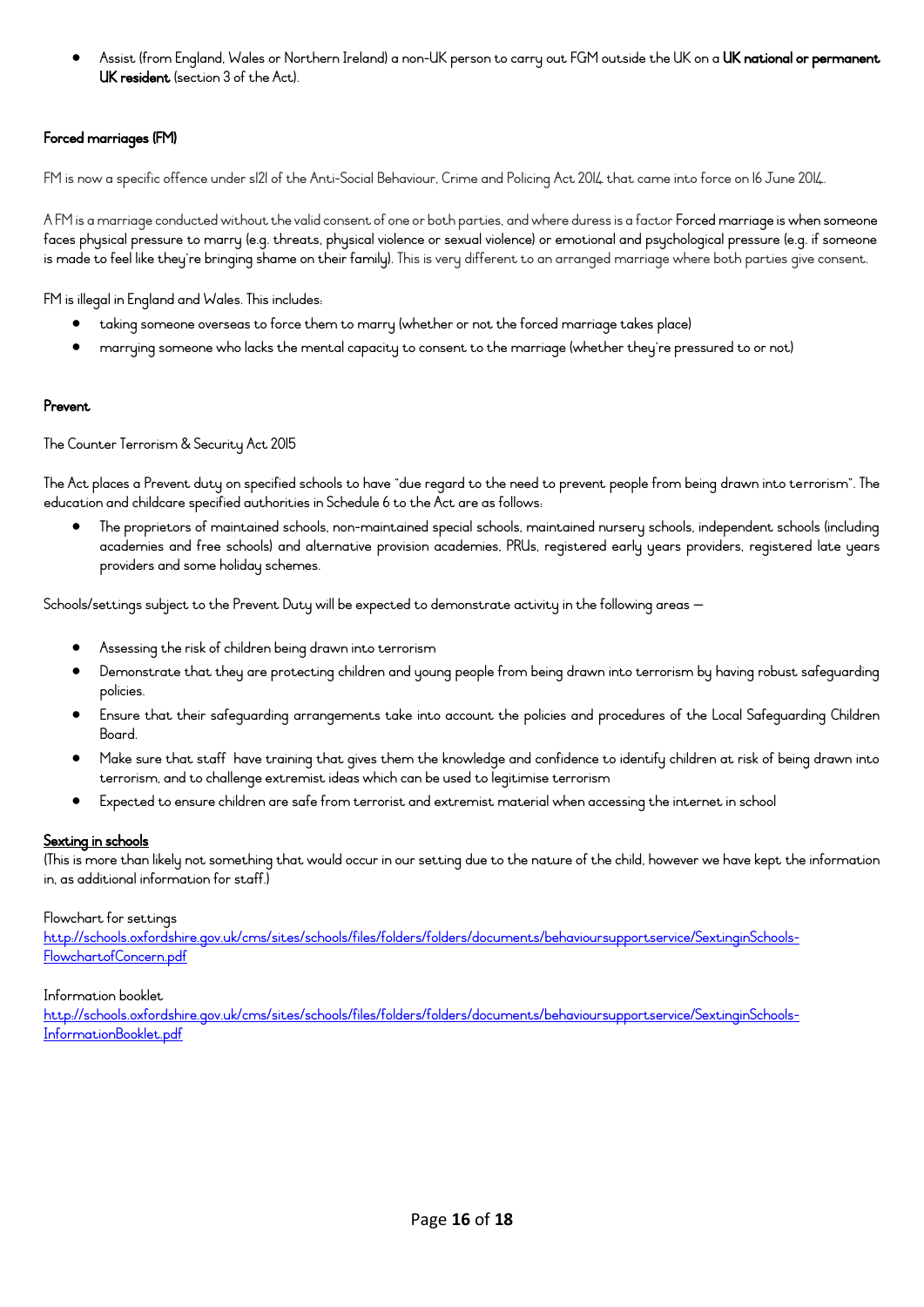## Annex B - Allegation flowchart

If you have a concern that a person who works with children and young people may have behaved inappropriately or you have received information that may constitute an allegation you must: